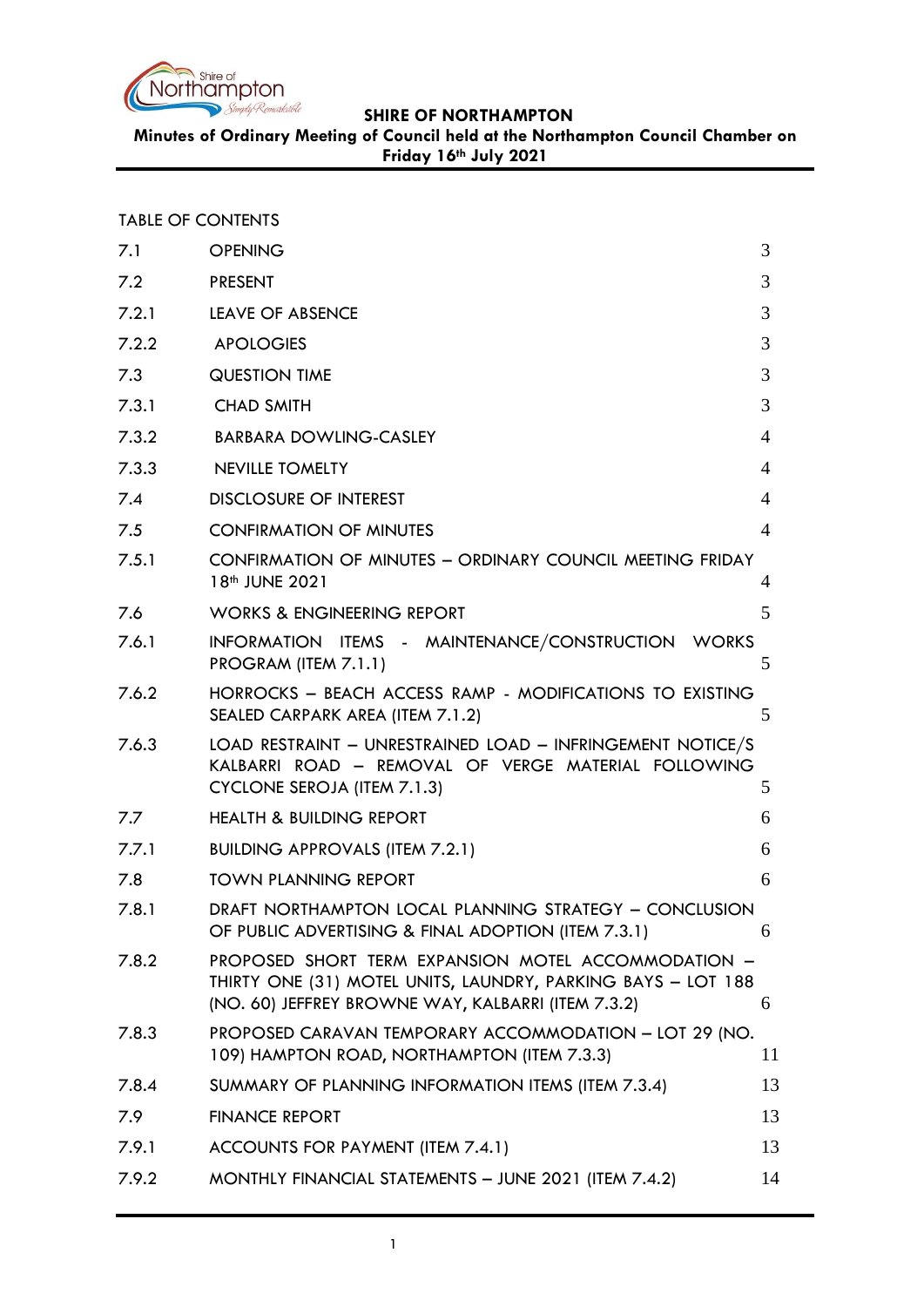

| Minutes of Ordinary Meeting of Council held at the Northampton Council Chamber on<br>Friday 16th July 2021 |                                                                                                                                                  |    |  |  |
|------------------------------------------------------------------------------------------------------------|--------------------------------------------------------------------------------------------------------------------------------------------------|----|--|--|
| 7.10                                                                                                       | <b>ADMINISTRATION &amp; CORPORATE REPORT</b>                                                                                                     | 14 |  |  |
| 7.10.1                                                                                                     | SENIOR STAFF PERFORMANCE REVIEWS (ITEM 7.5.1)                                                                                                    | 14 |  |  |
| 7.10.2                                                                                                     | RESIDENCE - SEVENTH AVENUE, NORTHAMPTON (ITEM 7.5.2)                                                                                             | 14 |  |  |
| 7.10.4                                                                                                     | OFFER FOR FUNDING OF CYCLONE MEMORIAL MONUMENT (ITEM<br>7.5.3                                                                                    | 15 |  |  |
| 7.10.5                                                                                                     | INTEREST TO PURCHASE LOT 520 CHICK PLACE, KALBARRI (ITEM 7.5.4)                                                                                  | 15 |  |  |
| 7.10.6                                                                                                     | BINNU WATER SUPPLY (ITEM 7.5.5)                                                                                                                  | 15 |  |  |
| 7.10.7                                                                                                     | AFL STATUES (ITEM 7.5.6)                                                                                                                         | 16 |  |  |
| 7.10.8                                                                                                     | REQUEST TO PURCHASE UNMADE SECTION OF CARSON STREET,<br>ISSEKA (ITEM 7.5.7) AND PROPOSED ROAD CLOSURE - UNMADE ROAD<br>EAST OGILVIE (ITEM 7.5.8) | 16 |  |  |
| 7.10.9                                                                                                     | <b>BUSINESS EMPLOYEES' ACCOMMODATION (ITEM 7.5.9)</b>                                                                                            | 16 |  |  |
| 7.11                                                                                                       | PRESIDENT'S REPORT                                                                                                                               | 17 |  |  |
| 7.12                                                                                                       | <b>VICE PRESIDENT'S REPORT</b>                                                                                                                   | 17 |  |  |
| 7.13                                                                                                       | <b>COUNCILLORS' REPORTS</b>                                                                                                                      | 17 |  |  |
| 7.14.1                                                                                                     | <b>CR STEWART</b>                                                                                                                                | 17 |  |  |
| 7.14                                                                                                       | <b>NEW ITEMS OF BUSINESS</b>                                                                                                                     | 18 |  |  |
| 7.15                                                                                                       | NEXT MEETING OF COUNCIL                                                                                                                          | 18 |  |  |
| 7.16                                                                                                       | <b>CLOSURE</b>                                                                                                                                   | 18 |  |  |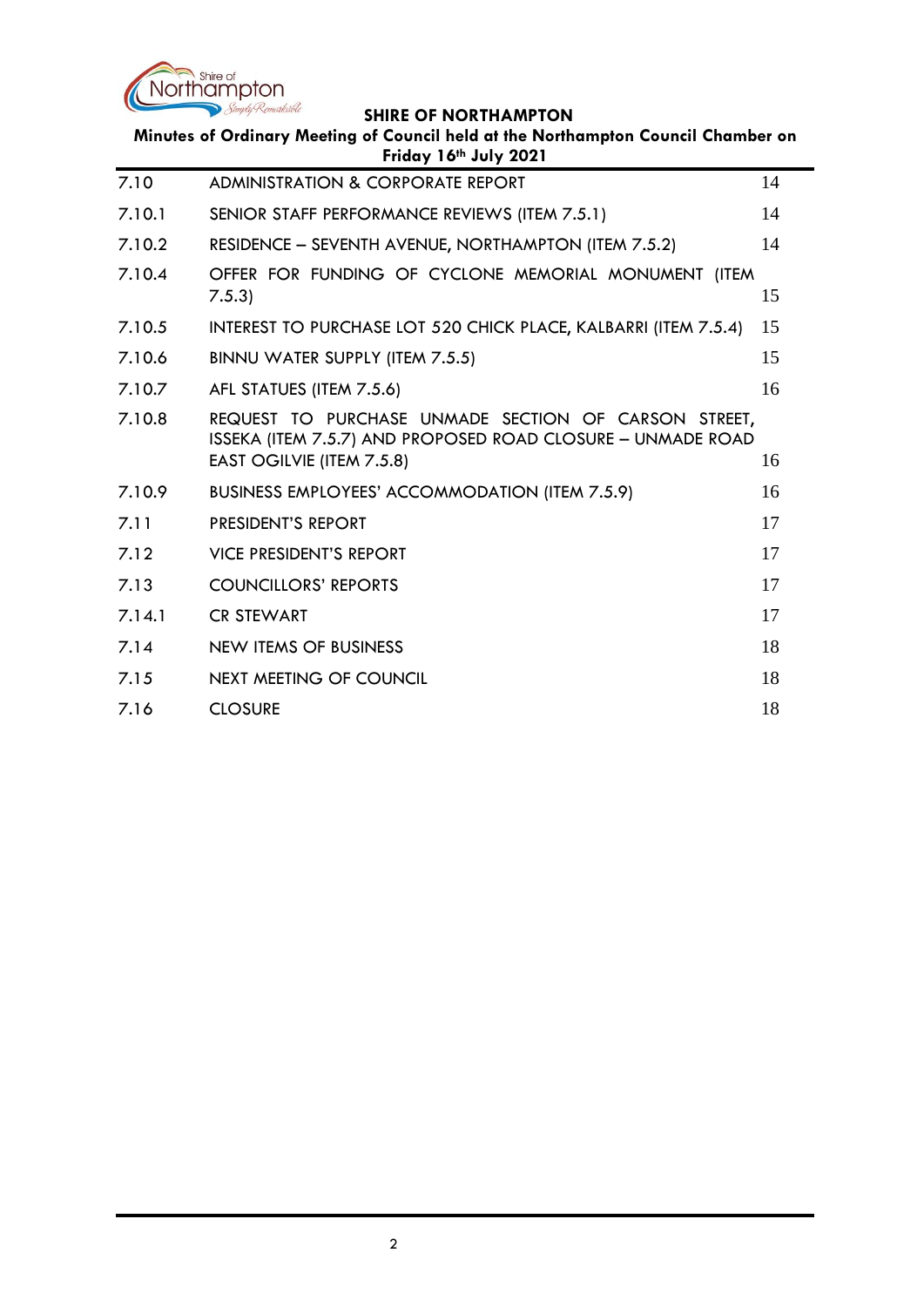

**Minutes of Ordinary Meeting of Council held at the Northampton Council Chamber on Friday 16th July 2021**

## <span id="page-2-0"></span>**7.1 OPENING**

The President thanked all Councillors and staff present for their attendance and declared the meeting open at 1.00pm and acknowledged the presence of members of the public in the gallery

### <span id="page-2-1"></span>**7.2 PRESENT**

| Cr C Simkin               | President                               | Northampton Ward |  |
|---------------------------|-----------------------------------------|------------------|--|
| Cr S Krakouer             |                                         | Kalbarri Ward    |  |
| Cr P Stewart              |                                         | Kalbarri Ward    |  |
| Cr S Smith                |                                         | Kalbarri Ward    |  |
| Cr S Stock-Standen        |                                         | Northampton Ward |  |
| Cr D Pike                 |                                         | Kalbarri Ward    |  |
| Cr T Hay                  | $1-30$ pm $-3.25$ pm                    | Northampton Ward |  |
| Mr Garry Keeffe           | Chief Executive Officer                 |                  |  |
| <b>Mr Grant Middleton</b> | Deputy Chief Executive Officer          |                  |  |
| Mr Neil Broadhurst        | Manager of Works and Technical Services |                  |  |
| Mrs Michelle Allen        | <b>Planning Officer</b>                 |                  |  |

## <span id="page-2-2"></span>7.2.1 LEAVE OF ABSENCE

Nil

## <span id="page-2-3"></span>7.2.2 APOLOGIES

Cr R Suckling Northampton Ward Cr L Sudlow Northampton Ward

#### <span id="page-2-4"></span>**7.3 QUESTION TIME**

### <span id="page-2-5"></span>7.3.1 CHAD SMITH

Chad Smith's question was directed to Council asking if they were prepared to consider the request favourably to place the AFL Figures at the Miners Arms Hotel on Hampton Road.

Shire President responded advising that the matter is to be determined by Council later in the meeting when the agenda item is presented.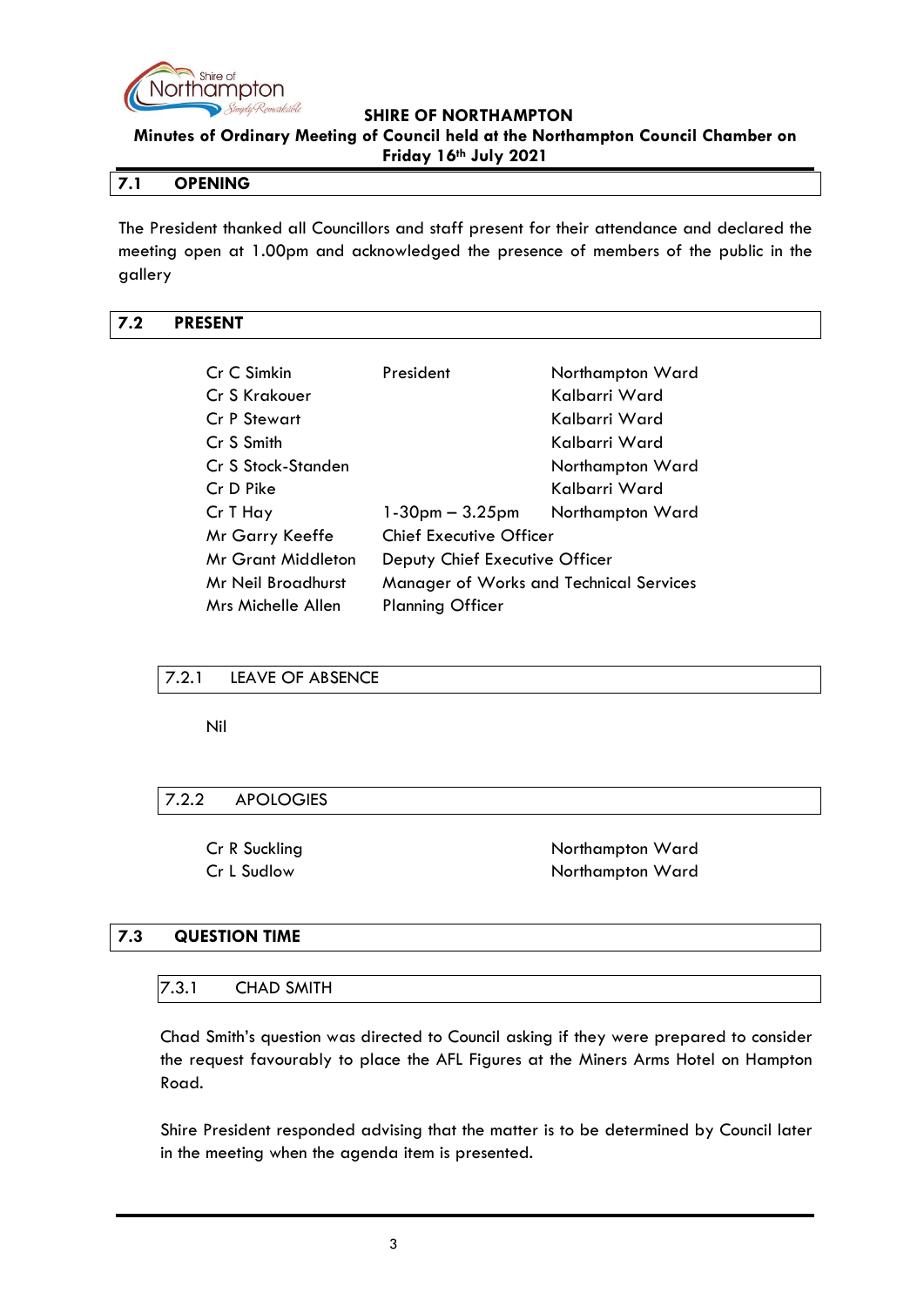

**Minutes of Ordinary Meeting of Council held at the Northampton Council Chamber on Friday 16th July 2021**

<span id="page-3-0"></span>7.3.2 BARBARA DOWLING-CASLEY

Barbara Dowling-Casley's question was directed to the CEO, Garry Keeffe, asking why Council was considering a new position for placement of the AFL Figures when they had been asked by the CEO previously to survey the community on this matter and the community's response for a preferred site being the Lions Park was now being ignored for a different site.

CEO, Garry Keeffe, responded that no direction had been forthcoming from him. The matter had previously been presented to Council by the Northampton Tourist Association who had been asked to survey the community and provide findings back to Council. The matter has been reconsidered by the Northampton Tourist Association and a different site was now considered more appropriate and as a consequence was being re-presented to Council by the Northampton Tourist Association, the Northampton Football Club and the AFL Legends Committee Representatives.

# <span id="page-3-1"></span>7.3.3 NEVILLE TOMELTY

Neville Tomelty did not ask a question but provided more information on the matter of the AFL Figures stating that as the current owner of the Miners Arms Hotel he would consider placing a caveat on the land title to ensure the area was reserved for this purpose in the future.

# <span id="page-3-2"></span>**7.4 DISCLOSURE OF INTEREST**

Nil

## <span id="page-3-4"></span><span id="page-3-3"></span>**7.5 CONFIRMATION OF MINUTES**

7.5.1 CONFIRMATION OF MINUTES – ORDINARY COUNCIL MEETING FRIDAY 18<sup>th</sup> JUNE 2021

Moved Cr STEWART seconded Cr PIKE

That the minutes of the Ordinary Meeting of Council held on the 18th June 2021 be confirmed as a true and correct record.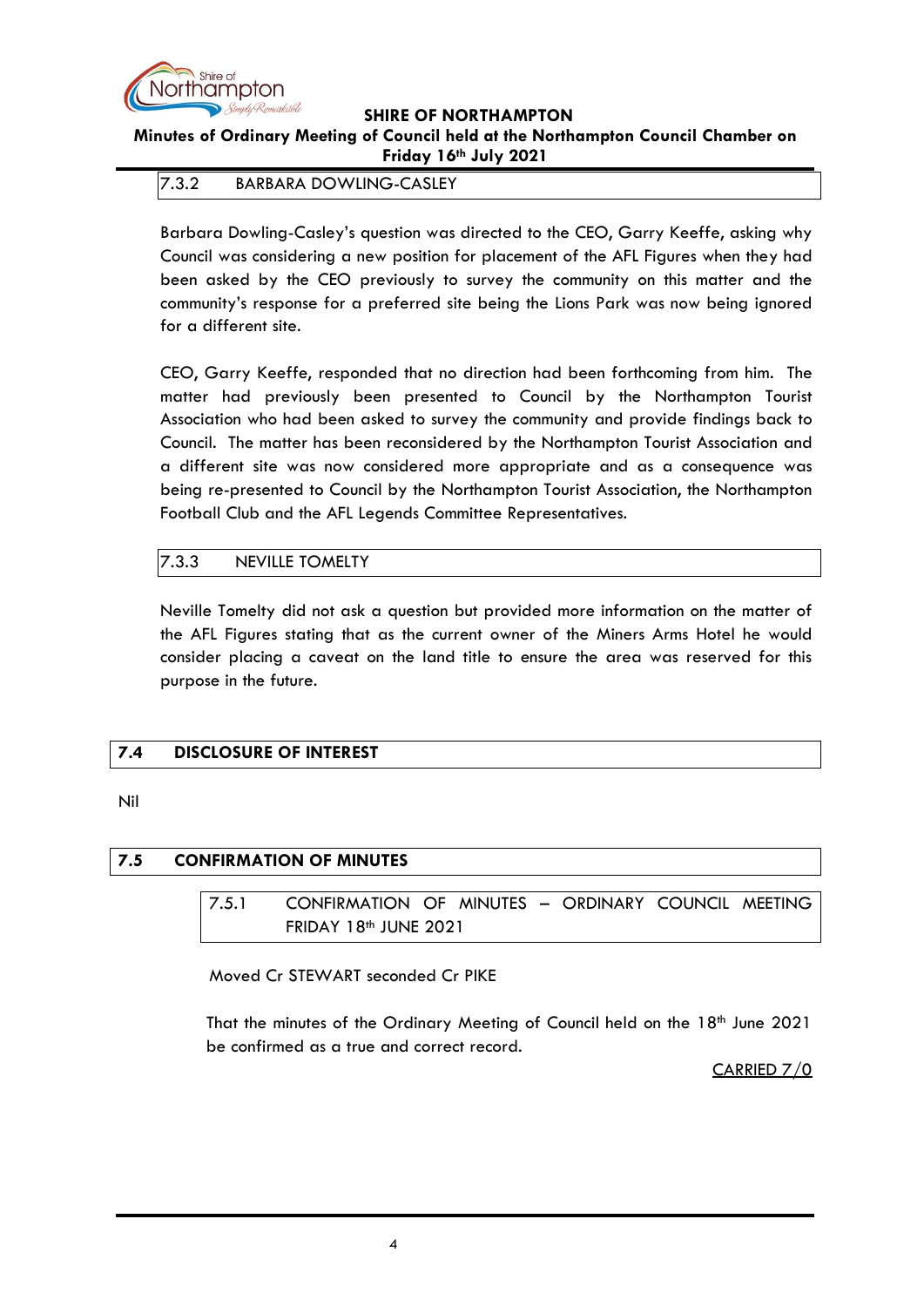

**Minutes of Ordinary Meeting of Council held at the Northampton Council Chamber on Friday 16th July 2021**

## <span id="page-4-1"></span><span id="page-4-0"></span>**7.6 WORKS & ENGINEERING REPORT**

7.6.1 INFORMATION ITEMS - MAINTENANCE/CONSTRUCTION WORKS PROGRAM (ITEM 7.1.1)

**Noted** 

<span id="page-4-2"></span>7.6.2 HORROCKS – BEACH ACCESS RAMP - MODIFICATIONS TO EXISTING SEALED CARPARK AREA (ITEM 7.1.2)

Moved Cr STOCK-STANDEN seconded Cr SMITH

That Council defer this matter to the 20 August 2021 meeting and request the Manager for Works and Technical Services inspect the site and provide further plans and recommendations for improvement works to include retention of the sealed section of the Horrocks beach access carpark area and installation of sand bags at bottom of the dune on the north side to aid stormwater control for the sealed area of the carpark area.

CARRIED 7/0

<span id="page-4-3"></span>7.6.3 LOAD RESTRAINT – UNRESTRAINED LOAD – INFRINGEMENT NOTICE/S KALBARRI ROAD – REMOVAL OF VERGE MATERIAL FOLLOWING CYCLONE SEROJA (ITEM 7.1.3)

Moved Cr KRAKOUER seconded Cr STEWART

That Council direct Management to apply for an 'Adjudication of Leniency' regarding the two traffic infringements received relating to unsecured loads while undertaking works on  $8<sup>th</sup>$  July 2021 on the Kalbarri Road.

If this application is not favourably received and the infringements are ruled/adjudicated to stand as is, then payment of the infringements be approved and paid in full by Council.

#### CARRIED BY AN ABSOLUTE MAJORITY 7/0

Neil Broadhurst left the meeting at 1.48pm.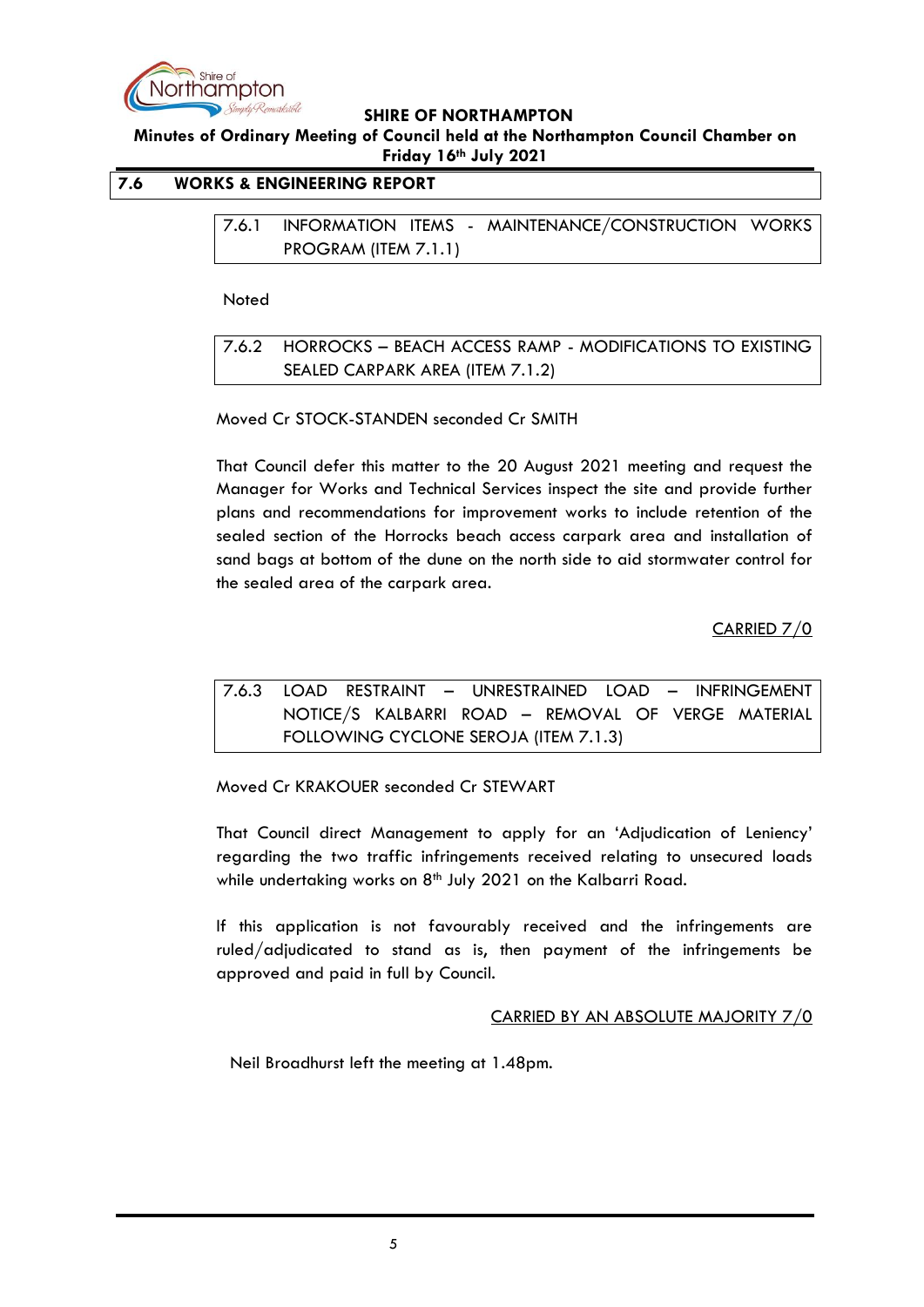

**Minutes of Ordinary Meeting of Council held at the Northampton Council Chamber on Friday 16th July 2021**

## <span id="page-5-0"></span>**7.7 HEALTH & BUILDING REPORT**

<span id="page-5-1"></span>7.7.1 BUILDING APPROVALS (ITEM 7.2.1)

Noted.

## <span id="page-5-3"></span><span id="page-5-2"></span>**7.8 TOWN PLANNING REPORT**

# 7.8.1 DRAFT NORTHAMPTON LOCAL PLANNING STRATEGY – CONCLUSION OF PUBLIC ADVERTISING & FINAL ADOPTION (ITEM 7.3.1)

Moved Cr STEWART, seconded Cr STOCK-STANDEN

That Council pursuant to cl. 14 of the *Planning and Development (Local Planning Schemes) Regulations* 2015 resolve to:

- 1. Determine the submissions in accordance with the Schedule of Submission Appendix 1 attached to the Town Planning Report 16 July 2021;
- 2. Support the Northampton Local Planning Strategy with proposed modifications detailed in the Schedule of Submissions – Appendix 1 attached to the Town Planning Report 16 July, 2021; and
- 3. Submit a copy of the advertised local planning strategy, the schedule of submissions received and proposed modifications to the Western Australian Planning Commission for endorsement.

CARRIED 7/0

<span id="page-5-4"></span>7.8.2 PROPOSED SHORT TERM EXPANSION MOTEL ACCOMMODATION – THIRTY ONE (31) MOTEL UNITS, LAUNDRY, PARKING BAYS – LOT 188 (NO. 60) JEFFREY BROWNE WAY, KALBARRI (ITEM 7.3.2)

Moved Cr HAY, seconded Cr STOCK-STANDEN

That Council grant formal development approval for a limited time period of the proposed transportable motel units on Lot 188 (No. 40) Jeffrey Browne Way, Kalbarri consisting of thirty-one (31) one-bedroom motel units with ensuites and one laundry building in total, subject to the following conditions: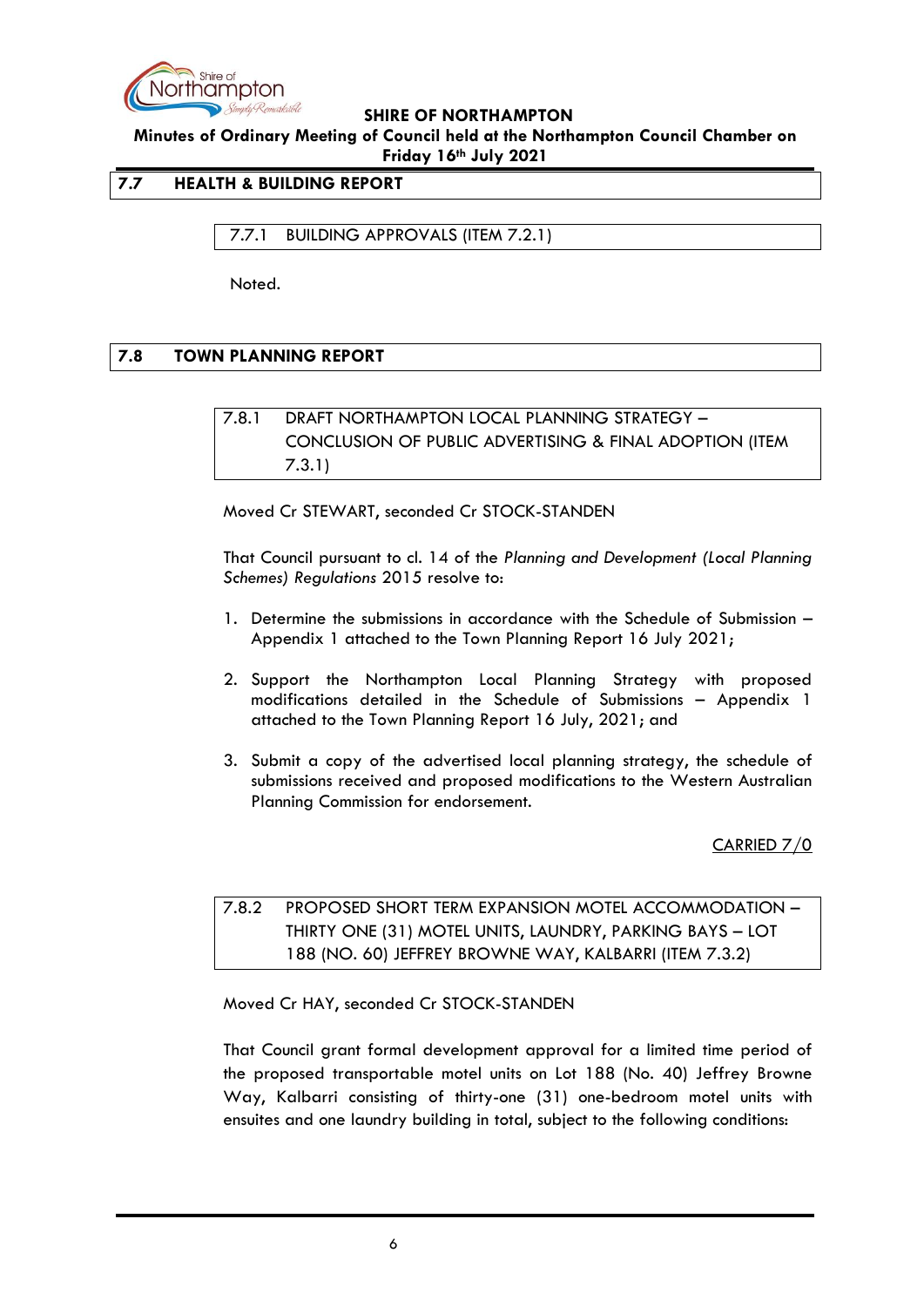

**Minutes of Ordinary Meeting of Council held at the Northampton Council Chamber on Friday 16th July 2021**

- 1. Development shall be in accordance with the attached approved plan(s) dated 16 July 2021 and subject to any modifications required as a consequence of any condition(s) of this approval. The endorsed plan(s) shall not be modified or altered without the prior written approval of the Local Government;
- 2. Any additions to or change of use of any part of the building or land (not the subject of this approval) requires further application and development approval for that use/addition;
- 3. Development approval is granted to four (4) accommodation pods and one (1) laundry unit to be located adjacent to the southern boundary of the lot as marked in 'RED' on the attached approved plans dated 16 July 2021 for a temporary period of two years expiring on 16 July 2023. After expiry of the temporary approval period, should operations continue the Applicant/Owner will be subject to a renewed Application for Development Approval and approval may or may not be granted based on compliance with relevant Planning Legislation and Policies;
- 4. Development approval is granted to five (5) transportable motel units on wheels to be located adjacent to the eastern side boundary of the lot as marked in "RED' on the attached approved plans dated 16 July 2021 for a temporary period expiring on 30 April 2022. After expiry of the temporary approval period, should operations continue the Applicant/Owner will be subject to a renewed Application for Development Approval and approval may or may not be granted based on compliance with relevant Planning Legislation and Policies;
- 5. Prior to the issuing of a building permit, further detail be provided to the local government, demonstrating an adequate potable water supply to the approval of the Water Corporation is available for the proposed development
- 6. Prior to the issuing of a building permit, further detail be provided to the local government, demonstrating an adequate power supply to the approval of Western Power is available for the proposed development. Should connection to the electricity network not be available further detailed information be provided to the local government, demonstrating the means of power supply.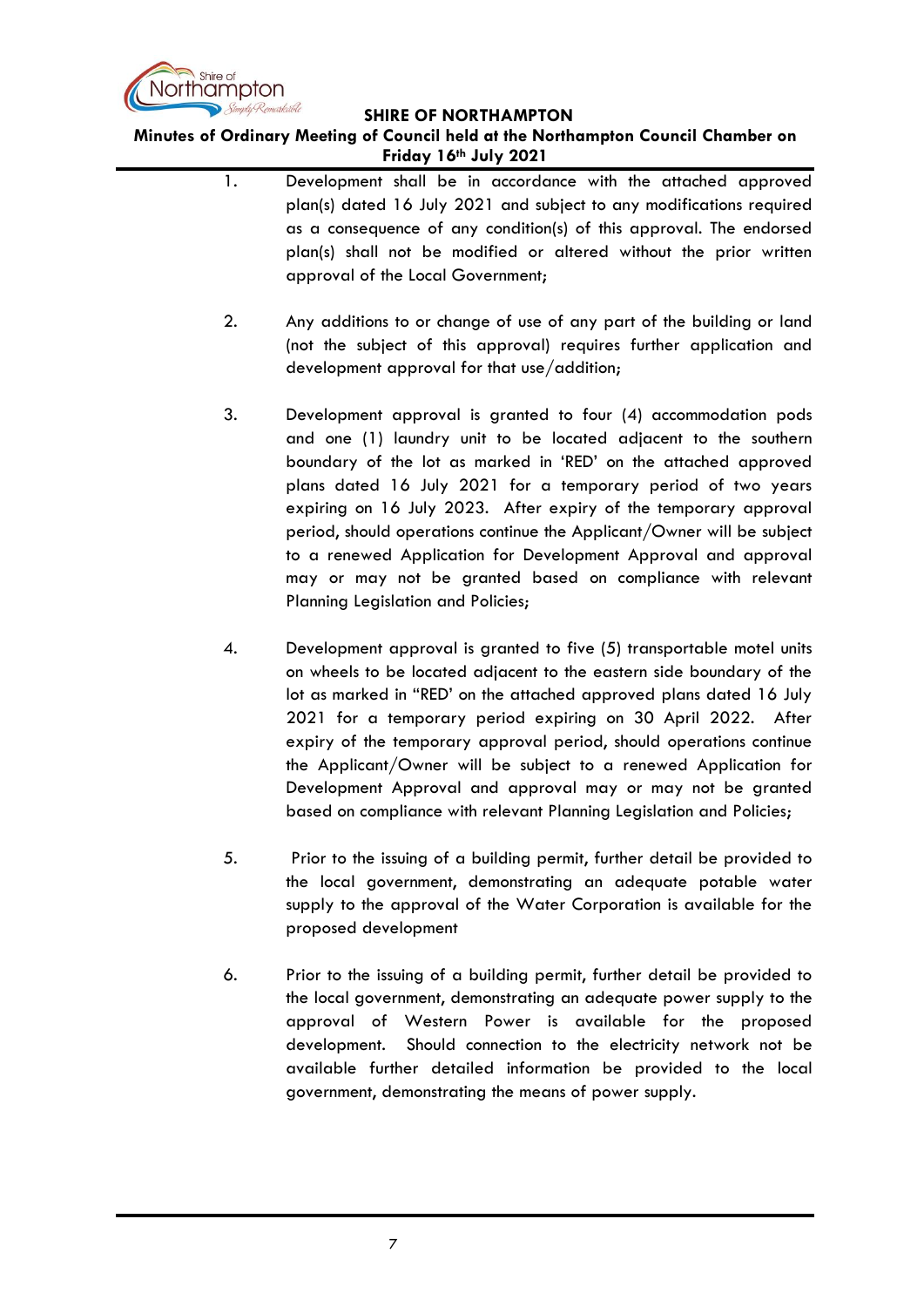

**SHIRE OF NORTHAMPTON Minutes of Ordinary Meeting of Council held at the Northampton Council Chamber on Friday 16th July 2021**

- 7. Due to the close proximity to the town centre, all mechanical service systems (including air conditioners and generators), are to be designed and installed to prevent emitted noise levels from exceeding the relevant decibel levels as set out in the Environmental Protection (Noise) Regulations 1997 (as amended).
- 8. Prior to the issuing of a building permit, a detailed wastewater disposal application shall be completed that pertains to the proposed development which is to the approval of the Department of Health WA and the local government.
- 9. A building permit shall be issued by the local government prior to the commencement of any work on the site;
- 10. A detailed schedule of external finishes, materials and colours to be used in the construction of the development shall be submitted prior to lodgment of an application for a building permit and shall be of nonreflective materials consistent or complimentary in colour with the surrounding natural landscape features to the approval of the Local Government;
- 11. All stormwater is to be disposed of on-site to the specifications and approval of the local government. On application for a building permit a detailed design of stormwater collection and disposal system of developed areas is to be supplied to the approval of the Local Government (refer to Advice Note 5);
- 12. Any soils disturbed or deposited on site shall be stabilised to the approval of the local government;
- 13. Installation of crossing places, verge gradients and designated car parking areas shall be constructed, line marked and drained to the standards and specification of the local government (refer to Advice Note 5);
- 14. All parking of vehicles to be provided for within the property boundary and the street verge area is to be kept free of vehicles;
- 15. The Owner/Applicant shall install a boundary fence to match the existing fence on the southern boundary to a height of 2.1 metres upon the eastern side boundary and fencing and gates on the western side of the development as marked in 'RED' on the attached approved plan(s) dated 16 July 2021 so as to minimise visual impacts;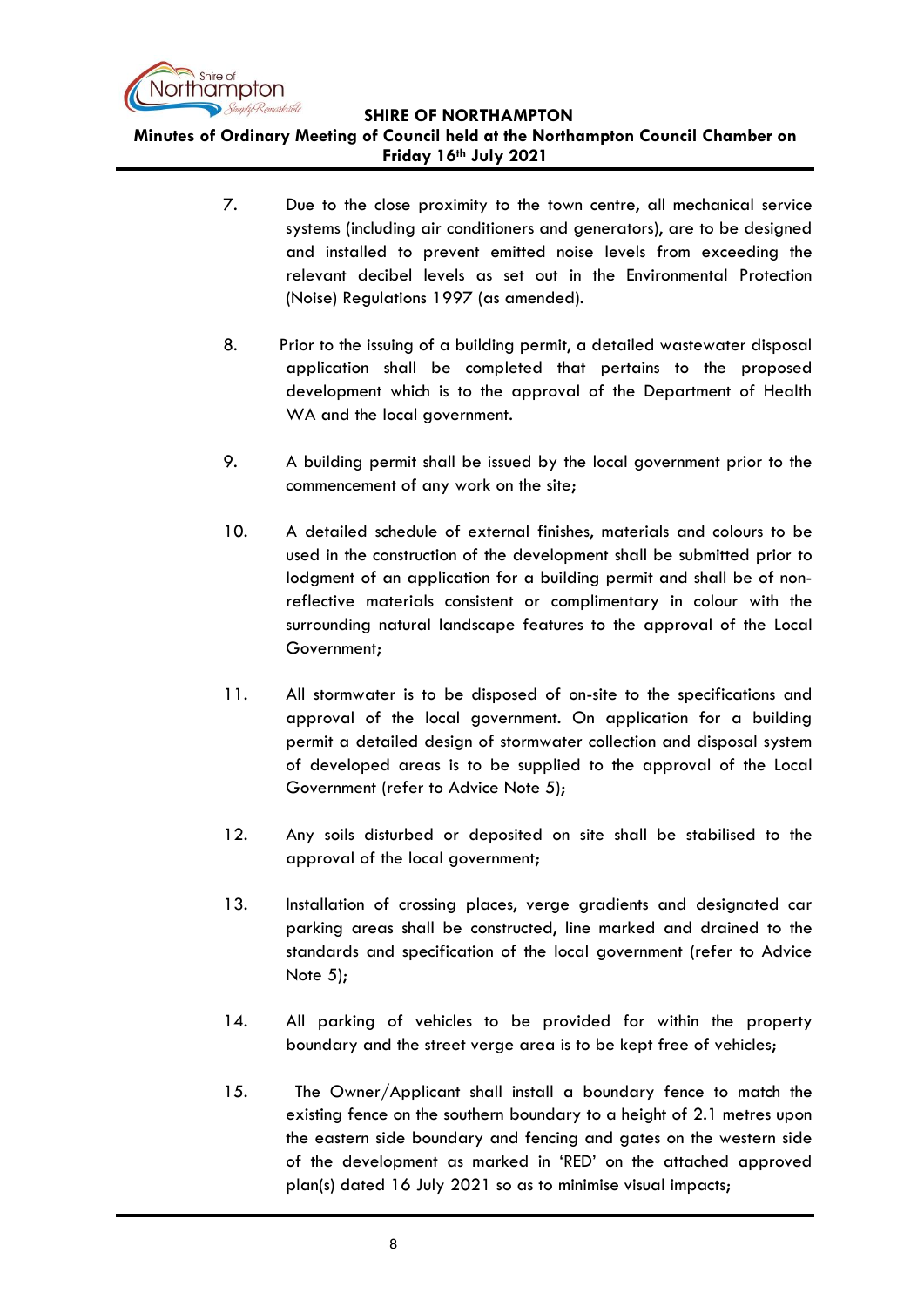

**SHIRE OF NORTHAMPTON Minutes of Ordinary Meeting of Council held at the Northampton Council Chamber on Friday 16th July 2021**

- 16. Prior to the commencement of the development/land use a landscaping plan shall be submitted to and approved by the local government. The approved landscaping plan shall include details pertaining to fencing, pathways, screening, shade and plantings and is to be implemented in full prior to the commencement of the approved use and maintained thereafter to the approval of the local government. Plantings are to include fast growing trees and shrubs;
- 17. Any lighting device/s is to be positioned and shielded as not to cause any direct, reflected or incidental light to encroach beyond the property boundaries or cause any glare nuisance to any passing motorists;
- 18. The site shall be so ordered and maintained as not to prejudicially affect the amenity of the locality by reason of appearance;
- 19. Bin storage and clothes drying areas shall be provided and appropriately screened such that they are not visible from the street/s, to the approval of the local government;
- 20. A Bushfire Attack Level (BAL) assessment, in accordance with *State Planning Policy 3.7 Planning in Bushfire Prone Areas be undertaken and submitted, with any further conditions from this assessment addressed, prior to lodgement of an application for a building permit, to the approval of the local government*;
- 21. A separate area shall be set aside for the loading and unloading of vehicles, from the existing and proposed car parking areas, to the approval of the local government; and
- 22. An overall carparking plan shall be provided to include designated parking areas and bays for all uses on the site and to include vehicle access/egress points from all public roads, to the approval of the Local Government.
- 23. At the cessation of the Development Approval, all temporary structures, waste disposal facilities and drainage facilities shall be permanently removed from the site to the approval of the local government;
- 24. At the end of the approval period, the site shall be left in a neat and tidy condition following the removal of the structures.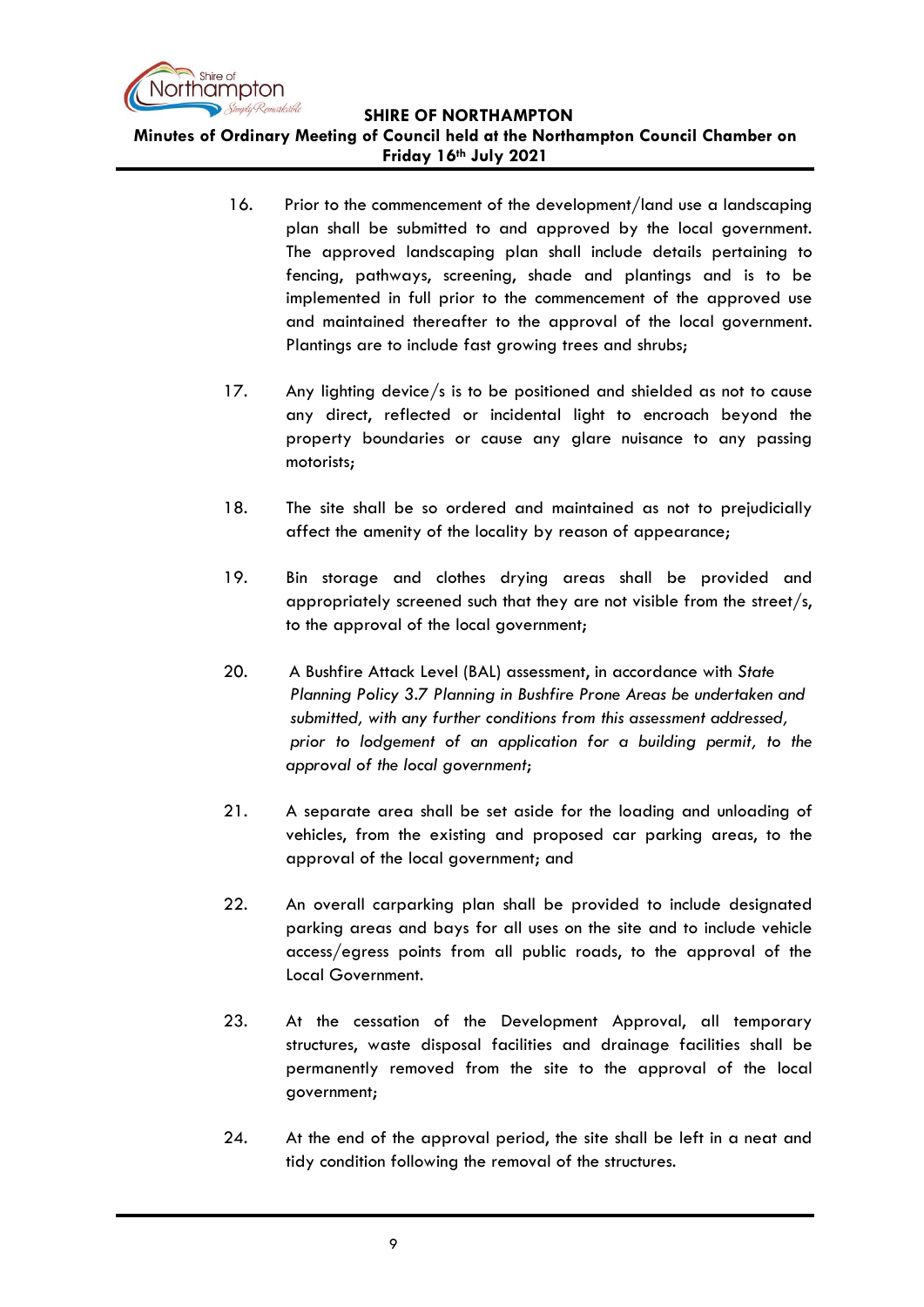

**Minutes of Ordinary Meeting of Council held at the Northampton Council Chamber on Friday 16th July 2021**

- 25. Prior to the issue of any building permit for a repurposed or secondhand structure the local government shall require the lodging of;
	- (a) A bond amount equivalent to 20% of the estimated value of the approved works to be undertaken to ensure the building presentation is of an acceptable standard, with a minimum amount of \$5,000;
	- (b) A statutory declaration, signed by the applicant(s) and appropriately witnessed, indicating that the bond will be forfeited to Council if the approved installation works are not carried out within the approved timeframe; and
	- (c) Bond monies will only be refunded (if not forfeited) after works required to prevent forfeiture have been carried out to the approval of the Building Surveyor.

## Advice Note

- 1. If the development/use the subject of this approval is not substantially commenced within a period of 2 years, or another period specified in the approval after the date of determination, the approval will lapse and be of no further effect;
- 2. Where an approval has so lapsed, no development must be carried out without the further approval of the local government having first been sought and obtained;
- 3. With regard to Condition No's. 3 and 5 the landowner/proponent is required to make arrangements accordingly to the approval of the Department of Health WA and the Local Government;
- 4. With regard to Conditions No. 8 and 10, it is advised the Applicant/Owner should liaise with the Shire of Northampton's Manager of Works and Technical Services to determine crossover, verge gradient, car parking design and drainage requirements for developed areas.
- 5. If an applicant or owner is aggrieved by this determination there is a right of review by the State Administrative Tribunal in accordance with the *Planning and Development Act 2005* Part 14. An application must be made within 28 days of determination.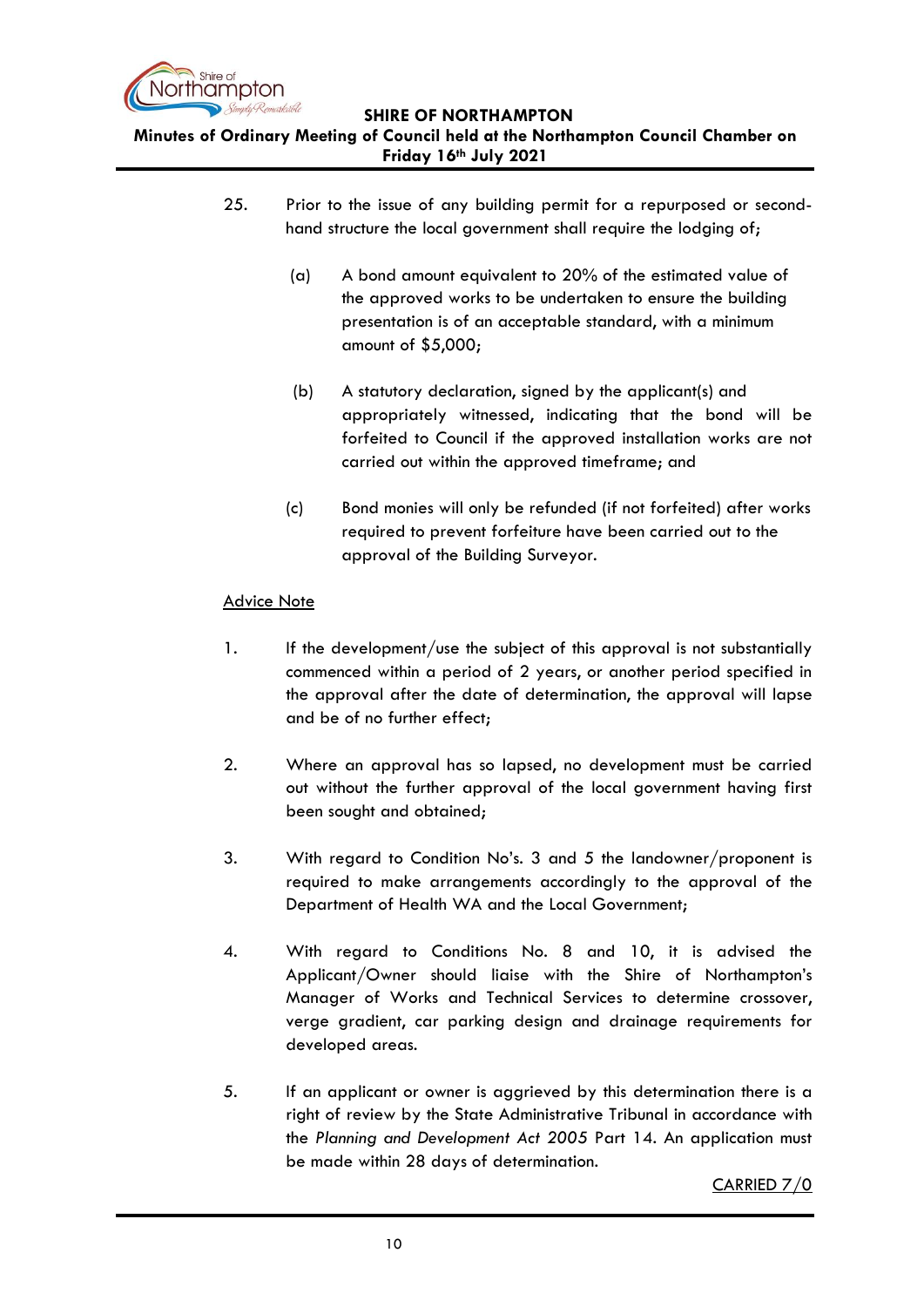

### <span id="page-10-0"></span>**Minutes of Ordinary Meeting of Council held at the Northampton Council Chamber on Friday 16th July 2021**

7.8.3 PROPOSED CARAVAN TEMPORARY ACCOMMODATION – LOT 29 (NO. 109) HAMPTON ROAD, NORTHAMPTON (ITEM 7.3.3)

Moved Cr PIKE, seconded Cr STEWART

That Council, having taken into consideration the provisions of the Shire of Northampton's *Local Planning Scheme No. 10 (Northampton*), the Shire's Local Planning Policy *Caravans for Temporary Accommodation*, the current circumstances of the applicant and Planning Exemptions afforded after Cyclone Seroja, grant approval for a caravan to be placed on Lot 29 (No. 109) Hampton Road (North West Coastal Highway), Northampton, subject to the following conditions:

- 1. Development/use shall be in accordance with the attached approved plans dated 16 July 2021 and subject to any modifications required as a consequence of this approval the endorsed plan(s) shall not be modified or altered without the prior written approval of the local government.
- 2. Any additions to, or change to, the approved use (not the subject of this consent/approval) requires further application and planning approval for that use/addition.
- 3. This Development Approval is valid until 16 July 2022, after which time no further extensions of time will be granted to use the caravan on Lot 29 (No. 109) Hampton Road, Northampton for temporary accommodation purposes and after which time penalties may apply in accordance with the Planning and Development Act 2005.
- 4. This approval is issued only to R. Pearce and is NOT transferable to any other person or to any other land parcel, without the further application and approval of the Shire of Northampton.
- 5. The Applicant is required to provide verification of current Owner Builder Registration to the local government;
- 6. Continuation of approved plan for payment of a bond of \$5,000 shall be lodged with the Shire of Northampton prior to occupation of the caravan on site with the bond money to be repaid to the Applicant upon completion of the dwelling to lock-up stage.
- 7. The approval is for one (1) Caravan with Annexe, one (1) portable chemical toilet and one (1) portable shower only.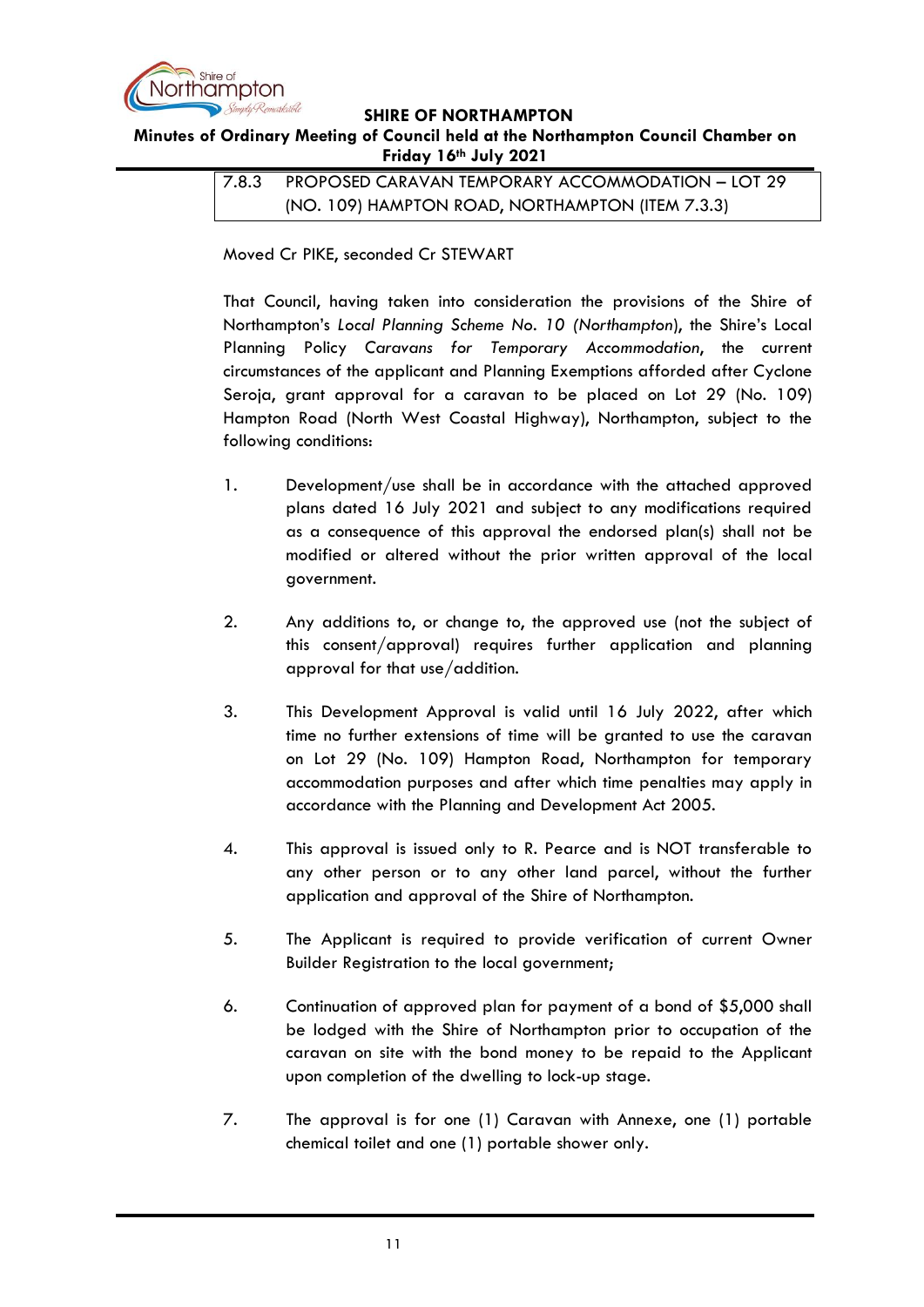

**Minutes of Ordinary Meeting of Council held at the Northampton Council Chamber on Friday 16th July 2021**

> 8. The caravan and ablution facilities are to be positioned on the lot so as to be not visible from Hampton Road and will include visual screening measures, to the approval of the local government. 9. The ablution facilities (toilet and shower) are to be connected to the new septic system for the proposed dwelling. 10. The Applicant is required to provide a Project Plan with proposed timelines for completion of elements of the project. The Project Plan is to be regularly reviewed and adjusted, if necessary, in conjunction with the Building Surveyor at quarterly intervals to the approval of the local government. 11. Should substantiated ongoing complaints be received in relation to the placement of the caravan on Lot 29 (No. 109) Hampton Road, Northampton, the Shire of Northampton reserves the right to review and/or revoke this Development Approval. 12. The Applicant is required to provide adequate rubbish disposal facilities, remove all rubbish associated with the operation and maintain clean and sanitary conditions at all times. 13. The land use hereby permitted shall not cause injury to or prejudicially affect the amenity of the locality by reason of the emission of smoke, dust, fumes, odour, noise, vibration, waste product or otherwise. 14. The use of a generator upon Lot 29 (No. 109) Hampton Road is only allowed during power outages and when the on-site power source is not accessible. At all other times, the Applicant shall utilise the power source available on site. Advice Notes 1. If the development/use the subject of this approval is not substantially commenced within a two (2) year period, the approval will lapse and be of no further effect. 2. Where an approval has so lapsed, no development must be carried out without the further approval of the local government having first

been sought and obtained.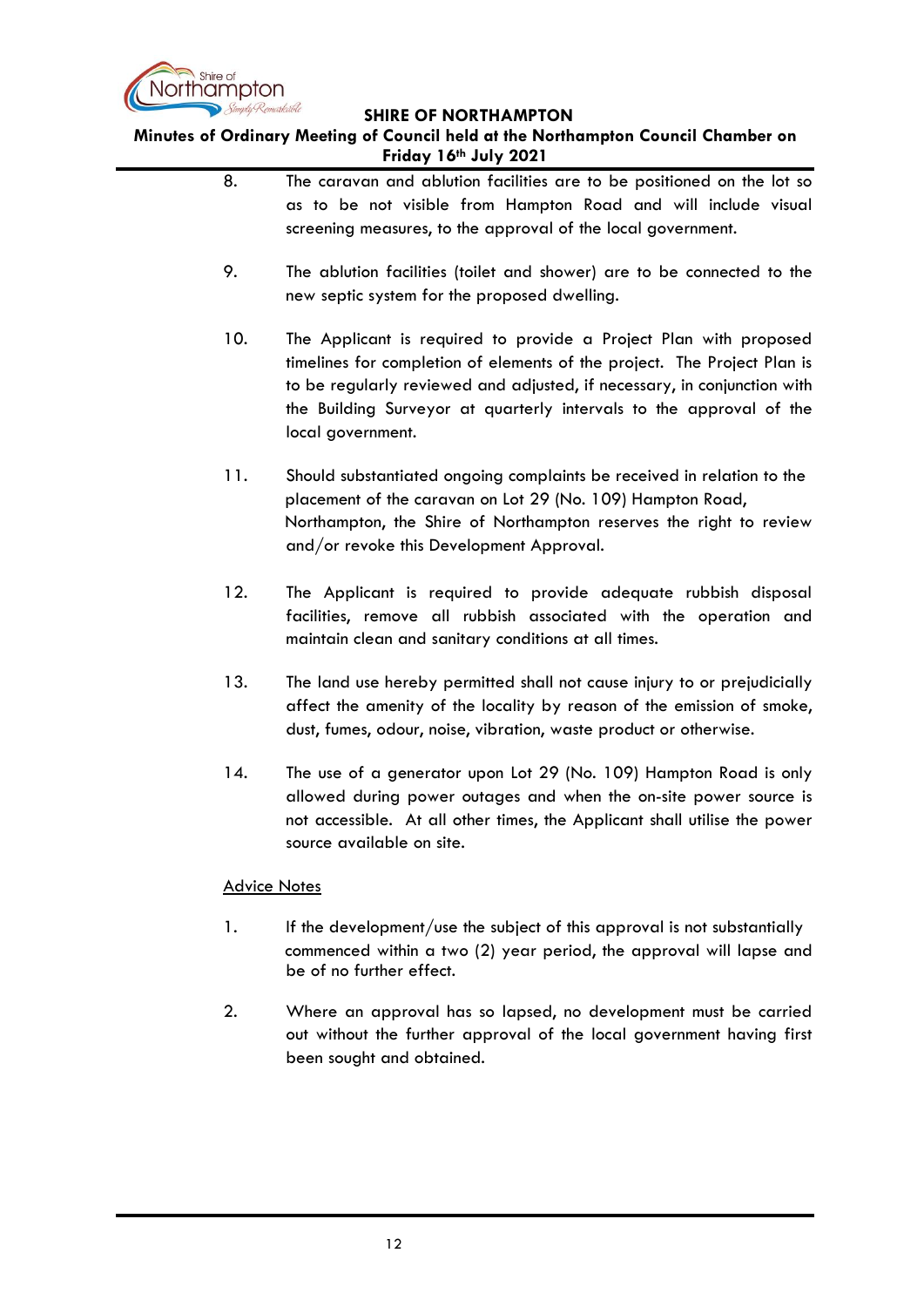

## **Minutes of Ordinary Meeting of Council held at the Northampton Council Chamber on Friday 16th July 2021**

- 3. If an applicant or owner is aggrieved by this determination there is a right of review by the State Administrative Tribunal in accordance with the Planning and Development Act 2005 Part 14. An application must be made within 28 days of determination.
- 4. The Applicant is advised that compliance with the Building Act 2011 and Building Regulations 2012, including but not limited to the requirement for a current Building Permit is required at all times.
- 5. The Applicant is advised that compliance with any and all governmental legislation and regulations, including but not limited to the Health Act and Regulations and the Environmental Protection (Noise) Regulations, is required at all times.

CARRIED 4/3

Cr Hay wish to have his name recorded as voting against the motion. Cr Stock-Standen wished to have her name recorded as voting against the motion.

<span id="page-12-0"></span>7.8.4 SUMMARY OF PLANNING INFORMATION ITEMS (ITEM 7.3.4)

Noted.

## <span id="page-12-2"></span><span id="page-12-1"></span>**7.9 FINANCE REPORT**

## 7.9.1 ACCOUNTS FOR PAYMENT (ITEM 7.4.1)

Moved Cr SMITH, seconded Cr KRAKOUER

That Municipal Fund Cheques 22082 to 22096 inclusive totalling \$75,423.29, Municipal EFT payments numbered EFT22175 to EFT22362 inclusive totalling \$1,084,461.37, Trust Fund Cheques 2605 to 2620, totalling \$12,376.11, Direct Debit payments numbered GJ1201 to GJ1208 inclusive totalling \$233,195.75 be passed for payment and the items therein be declared authorised expenditure.

CARRIED BY AN ABSOLUTE MAJORITY 7/0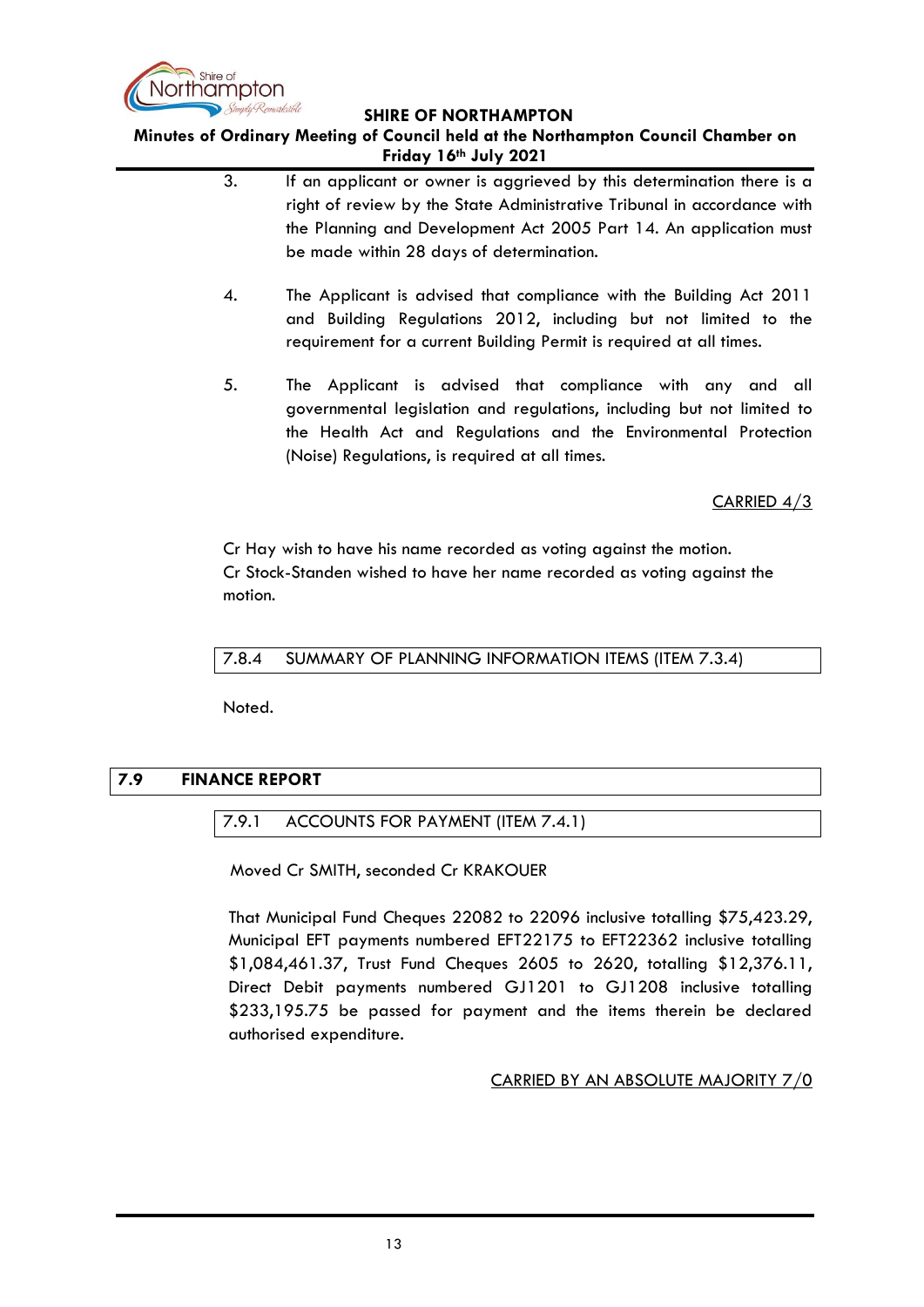

<span id="page-13-0"></span>**Minutes of Ordinary Meeting of Council held at the Northampton Council Chamber on Friday 16th July 2021**

7.9.2 MONTHLY FINANCIAL STATEMENTS – JUNE 2021 (ITEM 7.4.2)

Moved Cr SMITH, seconded Cr STOCK-STANDEN

That Council adopts the Monthly Financial Report for the period ending 30<sup>th</sup> June 2021.

CARRIED 7/0

## <span id="page-13-2"></span><span id="page-13-1"></span>**7.10 ADMINISTRATION & CORPORATE REPORT**

### 7.10.1 SENIOR STAFF PERFORMANCE REVIEWS (ITEM 7.5.1)

Moved Cr STOCK-STANDEN seconded Cr HAY

That Council adopt the Performance Review Panel reports for the Deputy Chief Executive Office and Manager for Works and Technical Services.

CARRIED 7/0

### <span id="page-13-3"></span>7.10.2 RESIDENCE – SEVENTH AVENUE, NORTHAMPTON (ITEM 7.5.2)

Moved Cr STEWART, seconded Cr HAY

That Council

- 1. Defers the matter of the future of the residence on Lot 84 (No. 69) Seventh Avenue to the 20 August Meeting of Council meeting.
- 2. Authorises the Chief Executive Officer to negotiate a purchase price for Lot 72 (No. 45) Seventh Avenue, Northampton and refer to Councillors for further consideration.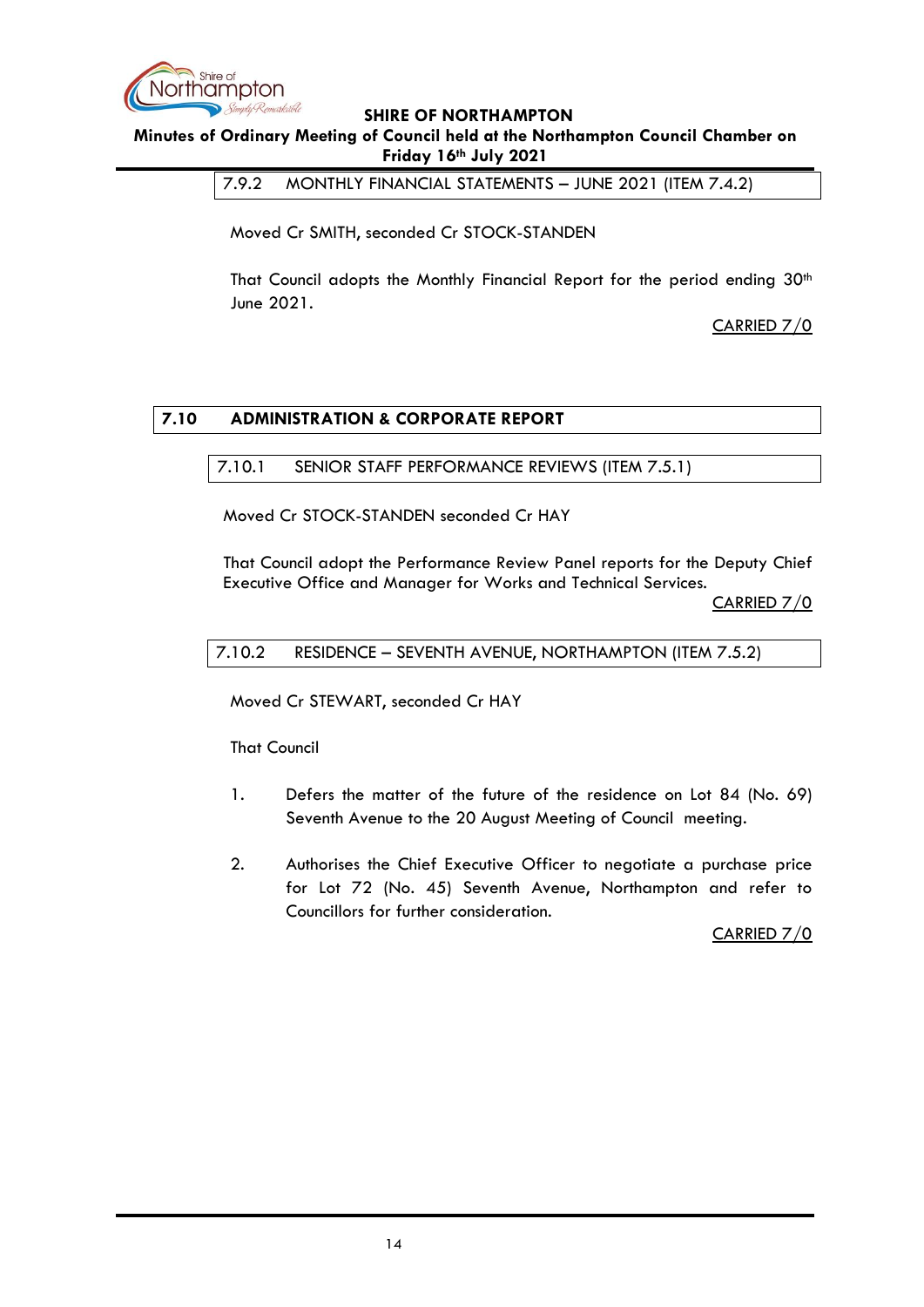

## <span id="page-14-0"></span>**Minutes of Ordinary Meeting of Council held at the Northampton Council Chamber on Friday 16th July 2021**

| 7.10.4 | OFFER FOR FUNDING OF CYCLONE MEMORIAL MONUMENT (ITEM |
|--------|------------------------------------------------------|
|        | 7.5.3                                                |

Moved Cr PIKE, seconded Cr SMITH

That Council thanks the Australian Business Enterprise Centre but declines their offer as it considers funding for a memorial to Cyclone Seroja is not appropriate and the ABEC be requested that funding be considered to the Kalbarri War Memorial upgrade project.

## CARRIED 7/0

# <span id="page-14-1"></span>7.10.5 INTEREST TO PURCHASE LOT 520 CHICK PLACE, KALBARRI (ITEM 7.5.4)

Moved Cr SMITH, seconded Cr STEWART

That Council support Mr Booth's request to purchase Lot 520 Chick Place, Kalbarri and relinquishes the Management Order drawn in favour of Council for the purpose of "Housing" on this lot and advise the Department of Planning Lands and Heritage accordingly.

## CARRIED 7/0

# <span id="page-14-2"></span>7.10.6 BINNU WATER SUPPLY (ITEM 7.5.5)

Moved Cr STOCK-STANDEN, seconded Cr STEWART

That Council defer this matter until such time as costs for relocation of the water Tanks, installation of water pipes and ongoing maintenance costs are provided by the Department of Education.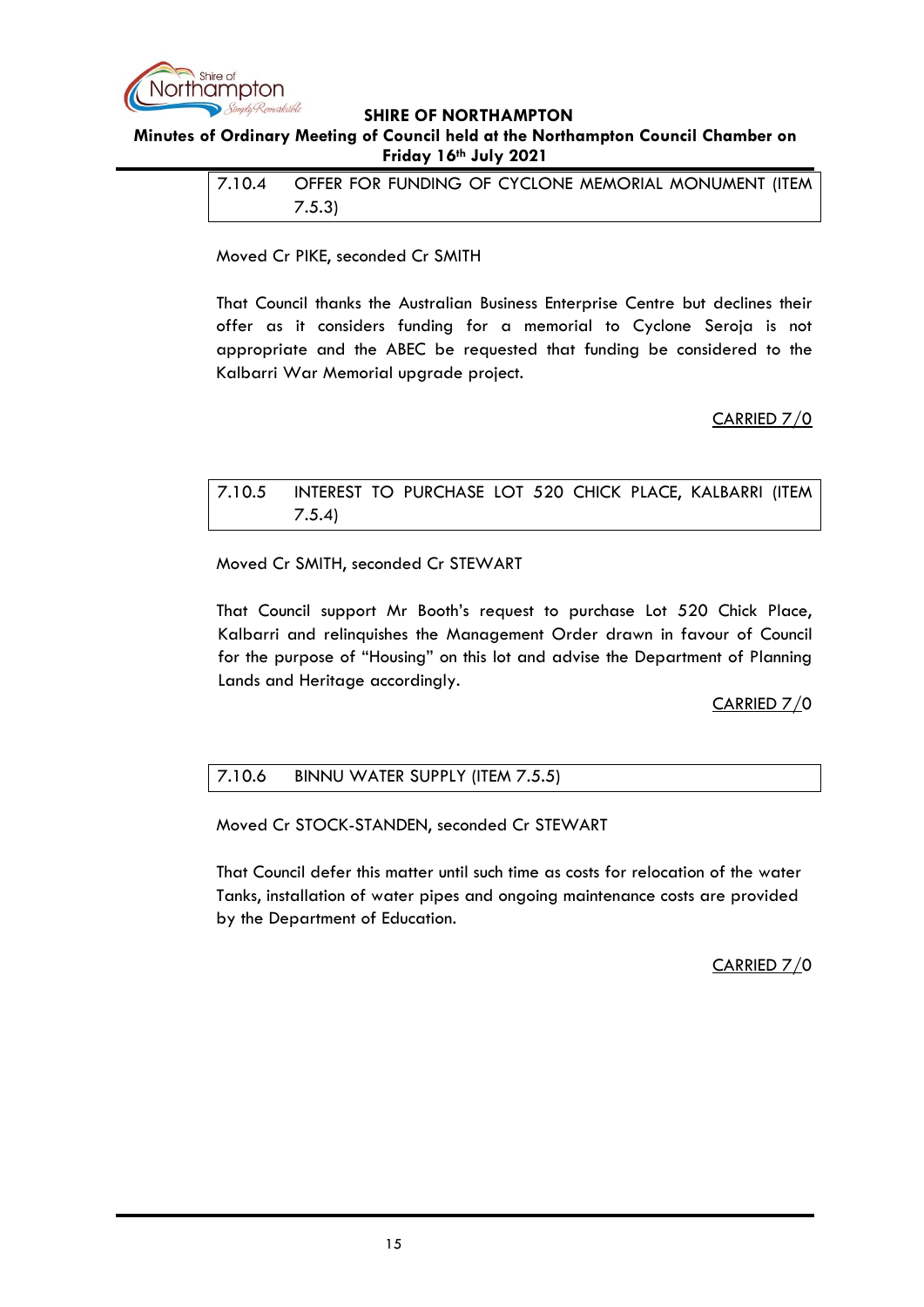

<span id="page-15-0"></span>**Minutes of Ordinary Meeting of Council held at the Northampton Council Chamber on Friday 16th July 2021**

7.10.7 AFL STATUES (ITEM 7.5.6)

Moved Cr STOCK-STANDEN, seconded Cr HAY

That Council supports the location for the placement of the AFL statues at the area identified on the Miners Arms Hotel property by the Northampton Tourist Association and they be advised that all future upkeep and maintenance of the statues is to be the responsibility of the Northampton Tourist Association.

CARRIED 7/0

# <span id="page-15-1"></span>7.10.8 REQUEST TO PURCHASE UNMADE SECTION OF CARSON STREET, ISSEKA (ITEM 7.5.7) AND PROPOSED ROAD CLOSURE – UNMADE ROAD EAST OGILVIE (ITEM 7.5.8)

Moved Cr SMITH seconded Cr HAY

That Council formally approve, as per the provisions of Section 58 of the *Land Administration Act 1997* and associated Regulations, the closure of a portion of Carson Street, being the eastern section from the western boundary of Lot 45 Carson Street, Isseka and the closure of a portion of unmade road reserve that traverses through the property of Peter Allen, being lots 106, 109 and 4079.

CARRIED 7/0

# <span id="page-15-2"></span>7.10.9 BUSINESS EMPLOYEES' ACCOMMODATION (ITEM 7.5.9)

Moved Cr SMITH, seconded Cr STEWART

That Council:

- 1. Acknowledges the request to amend the purpose of Crown Reserve 35559 is linked to the recent damage of Cyclone Seroja and necessity to house "Service Workers";
- 2. Acknowledges the requirement to use Crown Reserve 35559 to house "Service Workers" is time limited and will not exceed five (5) years;
- 3. Acknowledges the original purpose of Crown Reserve 35559, being "Community Purposes & Recreational Camp", is to be retained and the Shire proposes to rebuild the camp facilities;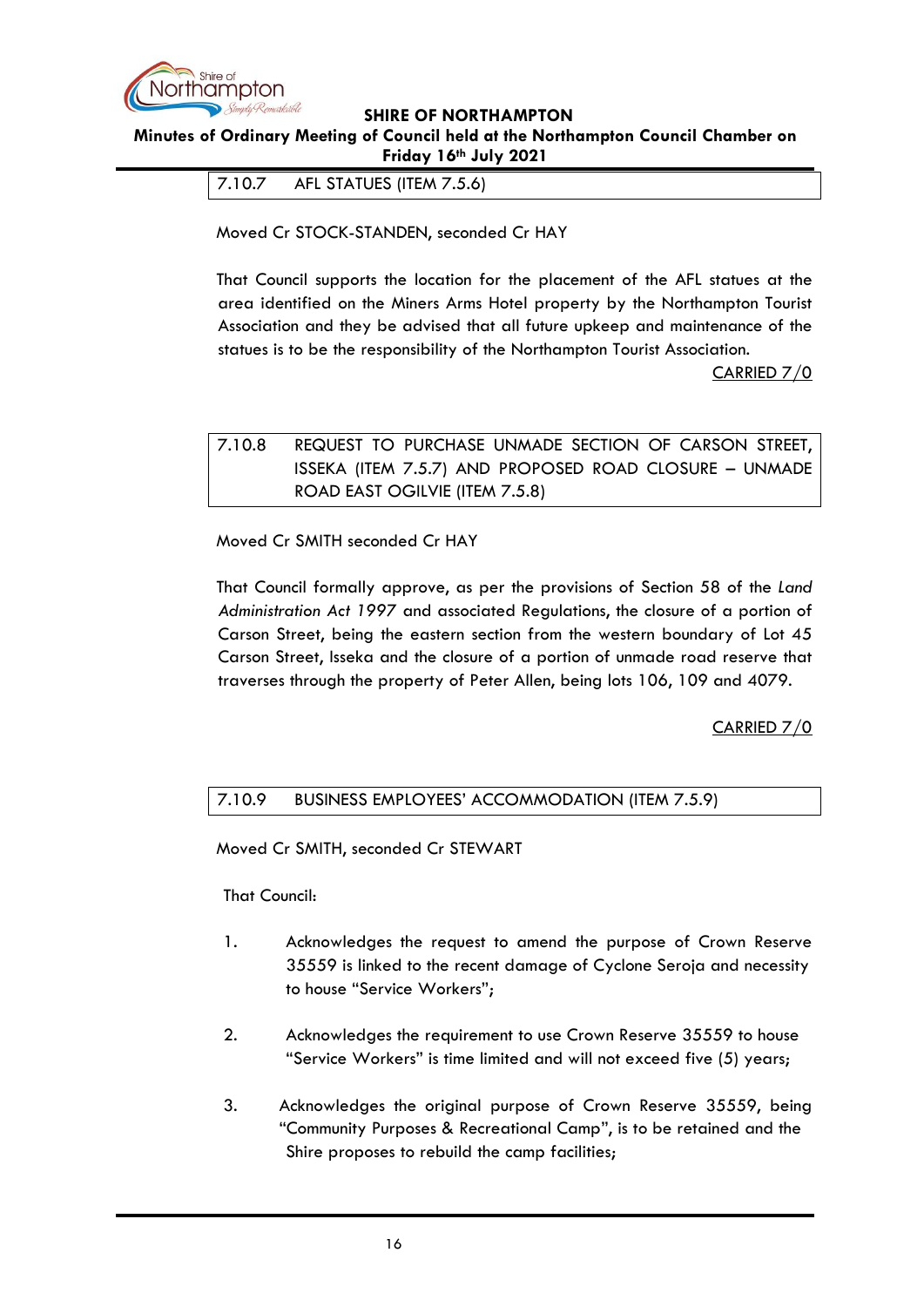

**Minutes of Ordinary Meeting of Council held at the Northampton Council Chamber on Friday 16th July 2021**

- 4. Approves the area of Crown Reserve 35559 proposed to be used for "Service Workers" is comparatively small and limited to ten (10) accommodation units; and
- 5. Remains committed to pursuing a long-term multiuser accommodation facility, with its preference being Lot 997, Nanda Drive.

CARRIED 7/0

## MEETING ADJOURNMENT

President adjourned the meeting at 2.55pm to allow for a Citizenship ceremony to be conducted.

Meeting reconvened at 3.06pm with the following in attendance:

Cr Simkin, Cr Krakouer, Cr Stock-Standen, Cr Hay, Cr Pike, Cr Stewart, Cr Smith, Garry Keeffe, Grant Middleton and Michelle Allen.

## <span id="page-16-0"></span>**7.11 PRESIDENT'S REPORT**

Since the last Council meeting Cr SIMKIN reported on his attendance at:

- 08/07/2021 Dinner function hosted Crown Perth in Kalbarri to thank the volunteers and front line workers in the aftermath of cyclone Seroja.
- 08/07/2021 Kalbarri Chamber of Commerce & Industry meeting, Kalbarri

## <span id="page-16-1"></span>**7.12 VICE PRESIDENT'S REPORT**

Since the last Council meeting Cr KRAKOUER reported on his attendance at:

08/07/2021 Kalbarri Chamber of Commerce & Industry meeting, Kalbarri

## <span id="page-16-3"></span><span id="page-16-2"></span>**7.13 COUNCILLORS' REPORTS**

7.14.1 CR STEWART

Since the last Council meeting Cr STEWART reported on his attendance at:

30/06/2021 Kalbarri Development Association meeting, Kalbarri